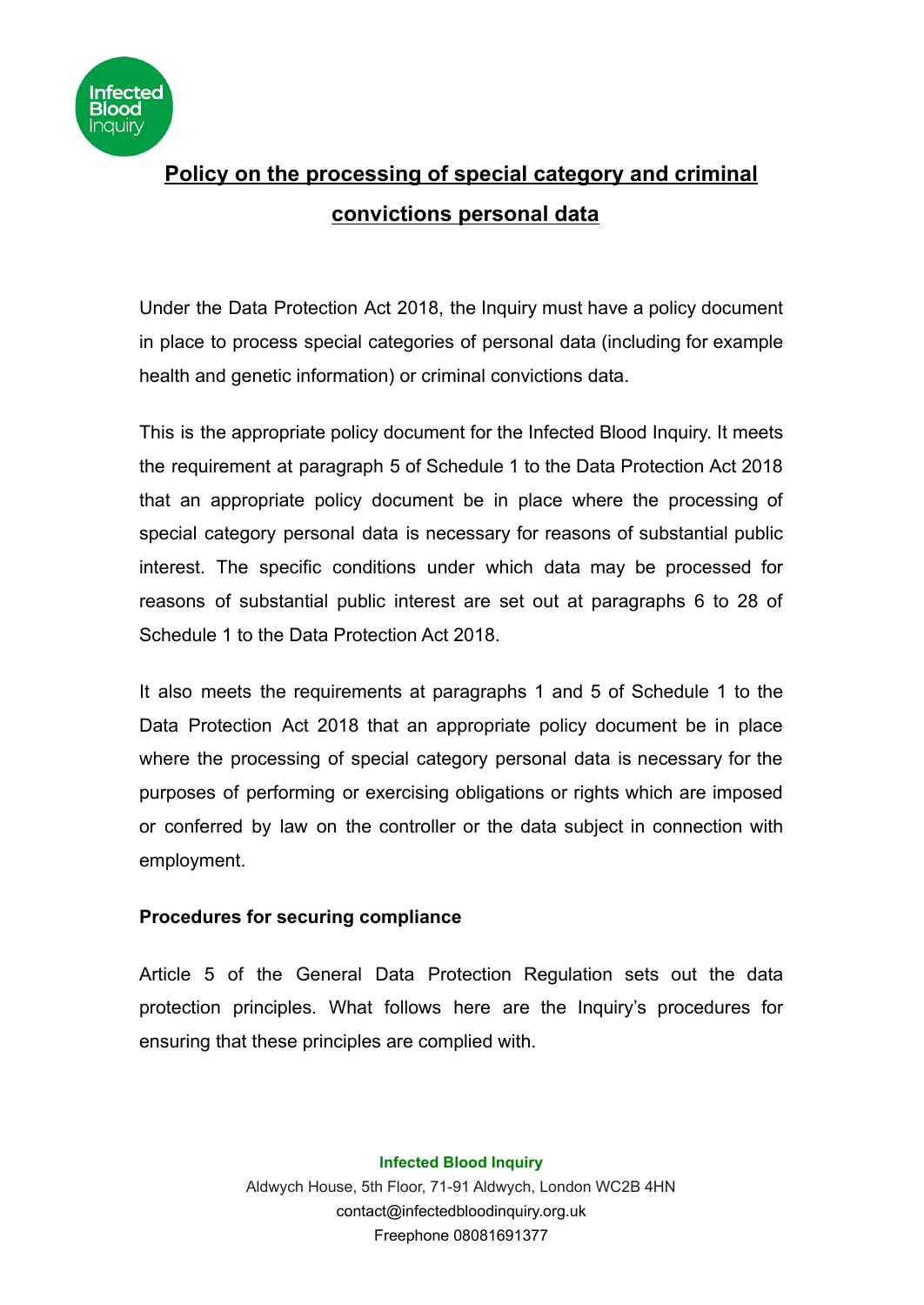**Principle 1 –** *Personal data shall be processed lawfully, fairly and in a transparent manner in relation to the data subject.*

The Infected Blood Inquiry will:

- ensure that personal data is only processed where a lawful basis applies, and where processing is otherwise lawful
- only process personal data fairly, and will ensure that data subjects are not misled about the purposes of any processing
- ensure that data subjects are able to access full privacy information so that any processing of personal data is transparent

**Principle 2 –** *Personal data shall be collected for specified, explicit and legitimate purposes and not further processed in a manner that is incompatible with those purposes.*

The Infected Blood Inquiry will:

- only collect personal data for specified, explicit and legitimate purposes, as set out in the Inquiry's **[Privacy Notice](https://www.infectedbloodinquiry.org.uk/privacy-notice/)**
- not use personal data for purposes that are incompatible with the purposes for which it was collected

**Principle 3 –** *Personal data shall be adequate, relevant and limited to what is necessary in relation to the purposes for which they are processed.*

The Infected Blood Inquiry will only collect the minimum personal data that the Inquiry need for the purpose for which it is collected. The Inquiry will ensure that the data the Inquiry collect is adequate and relevant

**Principle 4 –** *Personal data shall be accurate and, where necessary, kept up to date.*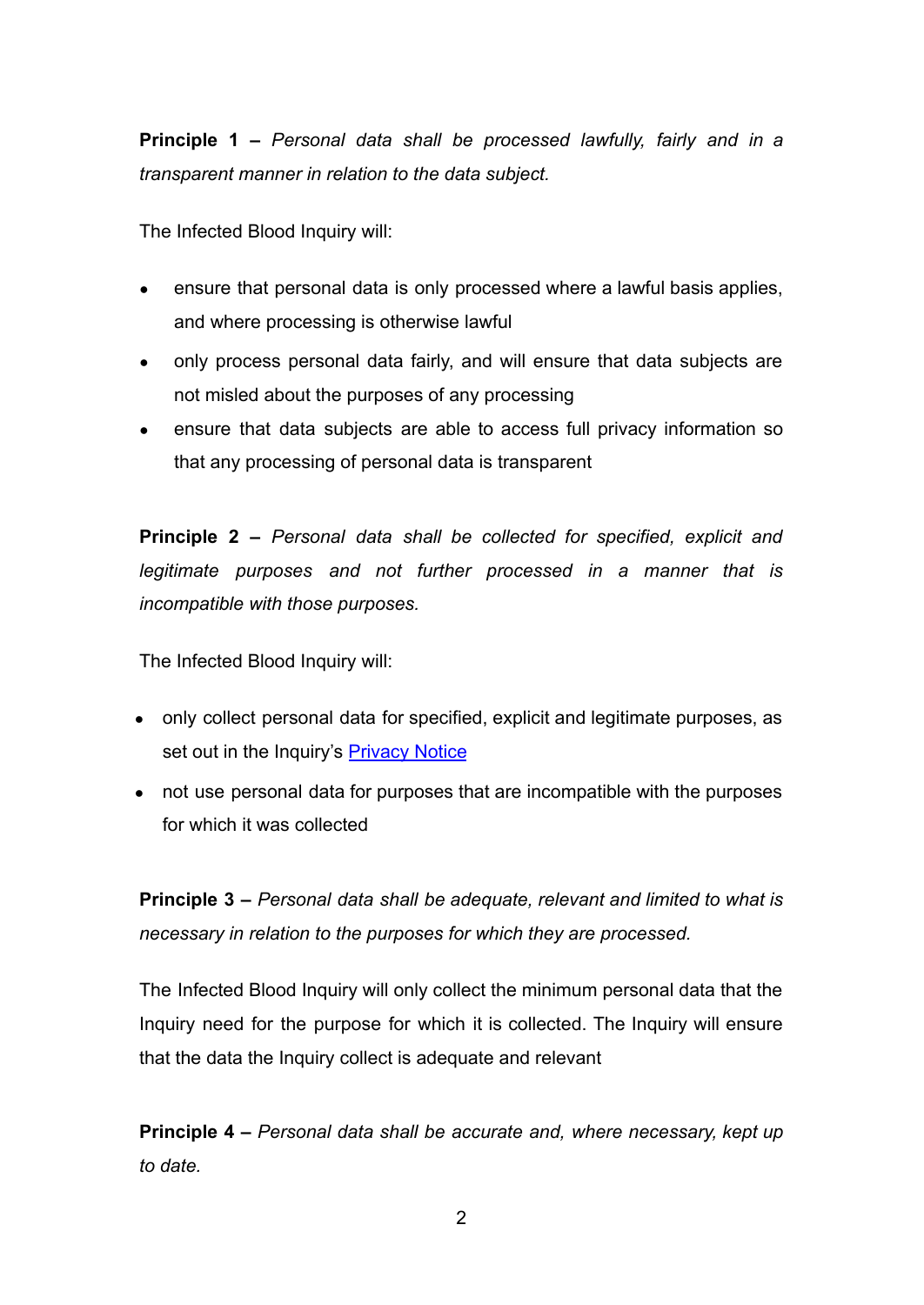The Infected Blood Inquiry will ensure that personal data is accurate, and kept up to date where necessary. The Inquiry will take particular care to do this where the Inquiry's use of the personal data has a significant impact on individuals.

**Principle 5 –** *Personal data shall be kept in a form which permits identification of data subjects for no longer than is necessary for the purposes for which the personal data are processed.*

The Infected Blood Inquiry will only keep personal data in identifiable form as long as is necessary for the purposes for which it is collected (for the Inquiry's lifetime), and where it have a legal obligation to do so.

Any information due to be published by the Inquiry will be dealt with in accordance with the Inquiry's statement of approach on [Anonymity](https://www.infectedbloodinquiry.org.uk/statements-of-approach/) and [redaction](https://www.infectedbloodinquiry.org.uk/statements-of-approach/).

**Principle 6 –** *Personal data shall be processed in a manner that ensures appropriate security of the personal data, including protection against unauthorised or unlawful processing and against accidental loss, destruction or damage, using appropriate technical or organisational measures.*

The Infected Blood Inquiry will ensure that there are appropriate organisational and technical measures in place to protect personal data.

#### **Accountability principle**

The Inquiry shall be responsible for, and be able to demonstrate compliance with these principles. The Inquiry's data protection working group is responsible for ensuring that the Inquiry is compliant with these principles.

3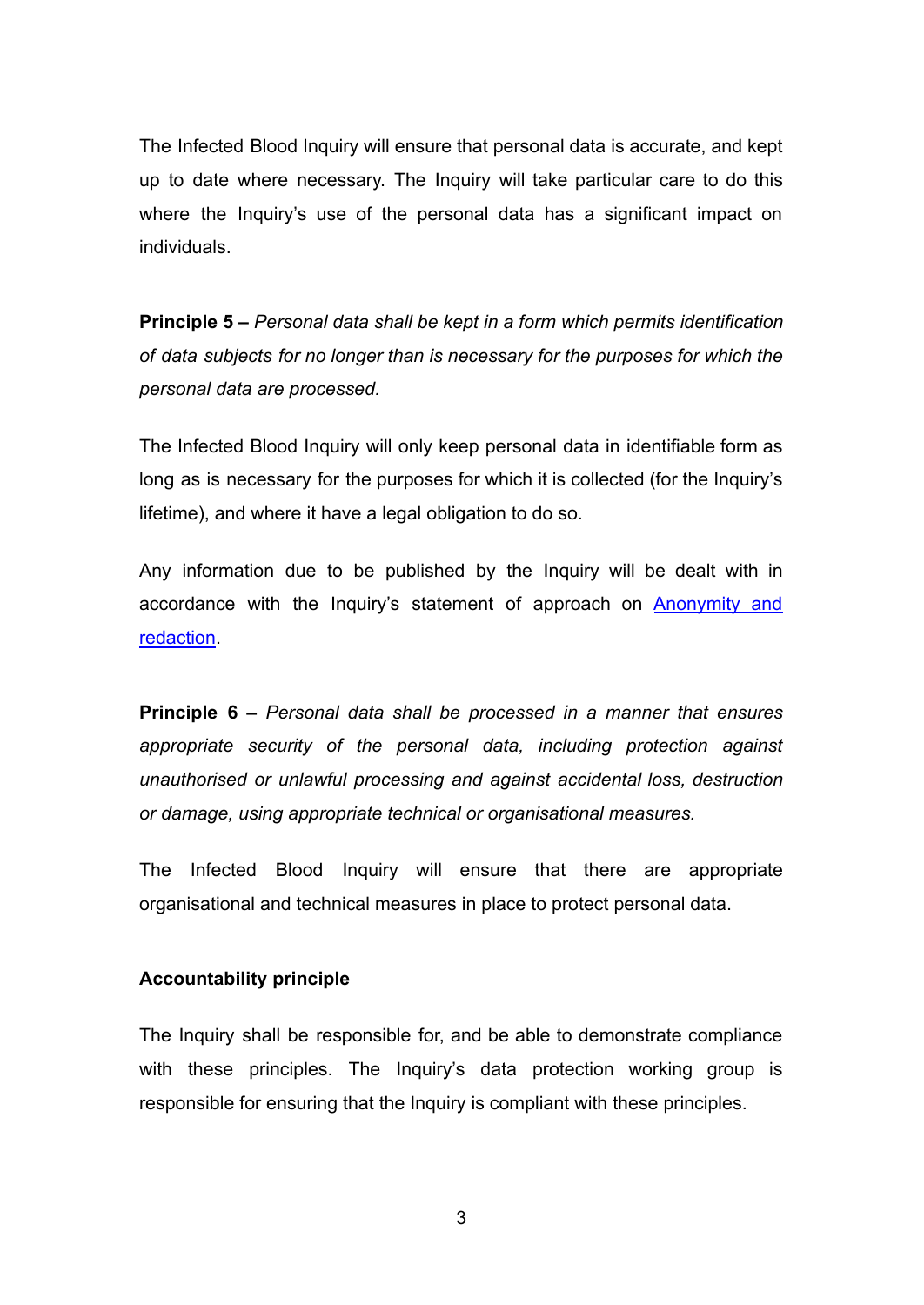The Inquiry will:

- ensure that records are kept of all personal data processing activities, and that these are provided to the Information Commissioner on request
- carry out a Data Protection Impact Assessment for any high risk personal data processing, and consult the Information Commissioner if appropriate
- ensure that the Inquiry's Data Protection Officer is able to provide independent advice and monitoring of the Inquiry's handling of personal data, and that this person has access to report to the highest management level of the Inquiry
- have in place internal processes to ensure that personal data is only collected, used or handled in a way that is compliant with data protection law

### **Policies regarding retention and erasure of personal data**

The Inquiry will ensure, where special category or criminal convictions personal data is processed, that:

- there is a record of that processing, and that record will set out, where possible, the envisaged time limits for erasure of the different categories of data
- the Inquiry will securely store all information provided to it, including personal, special category, and criminal conviction information, and will generally retain it for the duration of the Inquiry depending on the purpose of gathering and using that personal information
- privacy information is available in the Inquiry's Privacy Notice about how data subjects' data will be handled, and includes the period for which the personal data will be stored
- at the end of the Inquiry as required by law, the Inquiry record, which may include personal, special categories, and criminal conviction information,